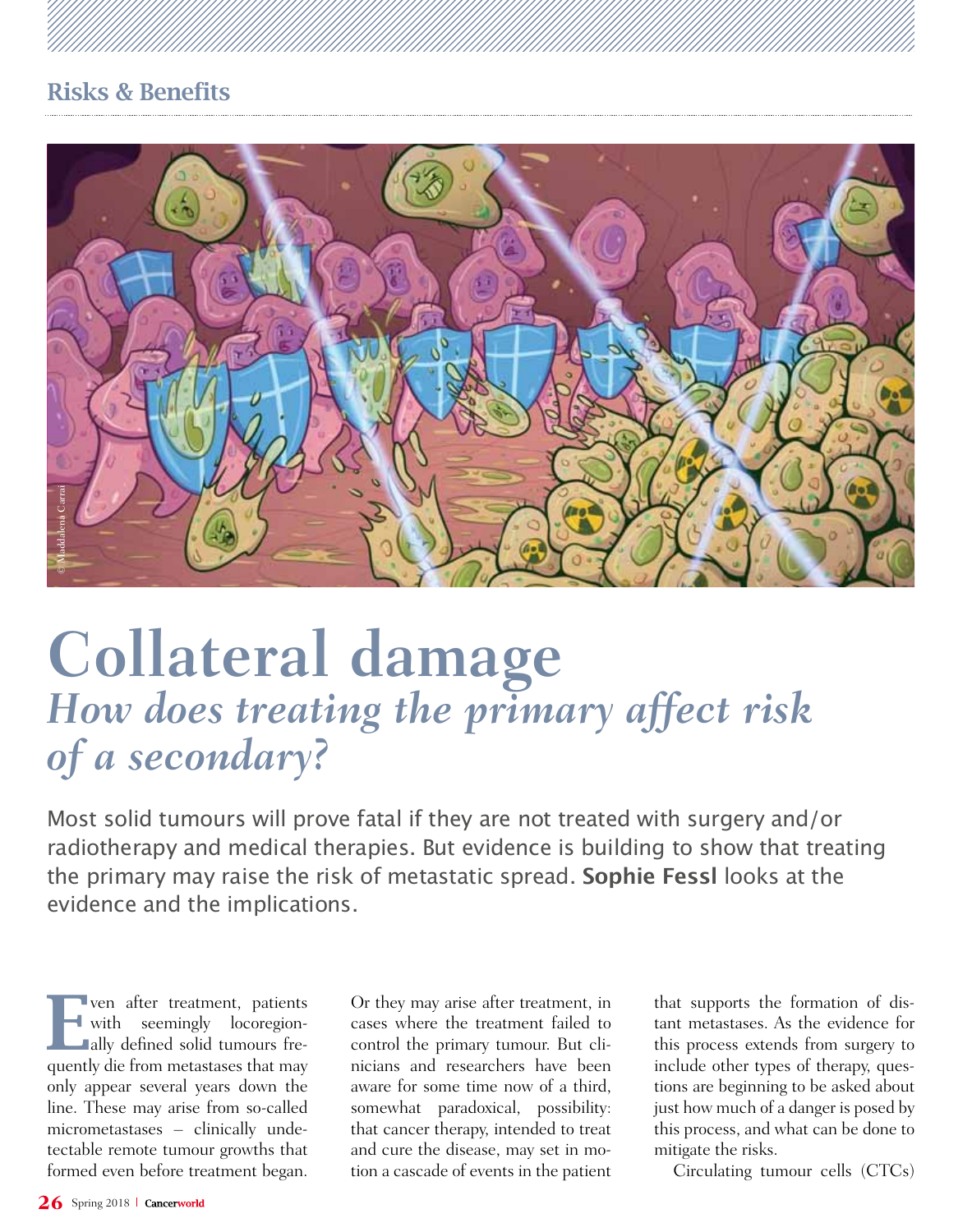Accumulated radiotherapy fractions

Increasing number of treatment fractions over time

have been used as a prognostic factor in different cancer types, indicating a correlation between tumour cells in the bloodstream and disease progression. In cancer surgery, evidence points to CTCs as potentially causative factors in metastasis: surgical interventions have been reported to be linked to an increase in CTCs, and levels of CTCs during an operation can predict the likelihood of disease recurrence. Tumours can, rarely, form along the needle track left during biopsy. Changes in technique during and surrounding surgery are even being implemented to reduce the risk of metastases forming.

But a causative link between CTCs and cancer therapy may not be limited just to surgery. Research led by Michael MacManus, a radiation oncologist at the Peter MacCallum Cancer Centre in Victoria, Australia, has shown that radiotherapy in patients with non-small-cell lung cancer can mobilise CTCs. MacManus explains the rationale behind the study. "We wondered: What happens to the cellular debris when radiotherapy rapidly kills off a large tumour? As large numbers of cells may flood the lymphatic system during a course of radiotherapy, might tumour cells spill over into the circulation? To our great surprise, in our study we found that radiation therapy in non-smallcell lung cancer patients can indeed mobilise viable tumour cells into the circulation. We were the first to show that this mobilisation can occur during a course of radiotherapy."

#### Radiotherapy can promote circulating tumour cells

In a recent review on how therapeutic interventions might affect the risk of metastasis through circulating



### **Progressive efects of fractionated radiotherapy on tumour cells in vivo**

Up to 50% of the malignant cells in an irradiated tumour can survive the frst radiotherapy fractions; they can subsequently acquire a moreaggressive phenotype, becoming circulating tumour cells that are detectable during the course of radiotherapy. Radiotherapy afects the regulation of genes associated with radioresistance, tumour aggressiveness, and enhanced metastatic potential, including signatures associated with hypoxia, invasiveness and motility, and epithelial-tomesenchymal transition (EMT).

Source: OA Martin et al (2017) Does the mobilization of circulating tumour cells during cancer therapy cause metastasis? Nat Rev Clin Oncol 14:32-44, reprinted with permission © Macmillan Publishers Ltd

tumour cells (*Nat Rev Clin Oncol*  2017, 14:32–44), MacManus proposes several ways in which radiotherapy may enable tumour cells to acquire properties that allow them to spread more easily and subsequently form metastases. In the later phase of fractionated radiotherapy, if treatment is successful, the high cumulative dose of radiation means that tumour cells cannot reproduce any more. But in the early stages of radiotherapy, up to one half of irradiated tumour cells survive and may escape to the circulation.

radiotherapy fractions

This may happen through the impact of the radiation in disrupting the tumour architecture, leading to tumour cells entering the circulation either directly into the draining veins, or indirectly via the lymphatic system.

Preclinical studies show that radiotherapy can make irradiated tumour cells more aggressive than non-treated cells. In animal models, changes in gene regulation in irradiated cells are seen in genes associated with radioresistance, tumour aggressiveness, hypoxia, motility, invasiveness and epithelial-to-mesenchymal transition. Radiotherapy can also stimulate the irradiated primary tumour to self-seed from CTCs. It may also modulate angiogenesis, and so indirectly affect metastasis.

So far, the only clinical evidence directly indicating that localised radiotherapy mobilises CTCs comes from the study by MacManus and colleagues, which reported increased numbers of CTCs, both singly and in clusters, in the bloodstream of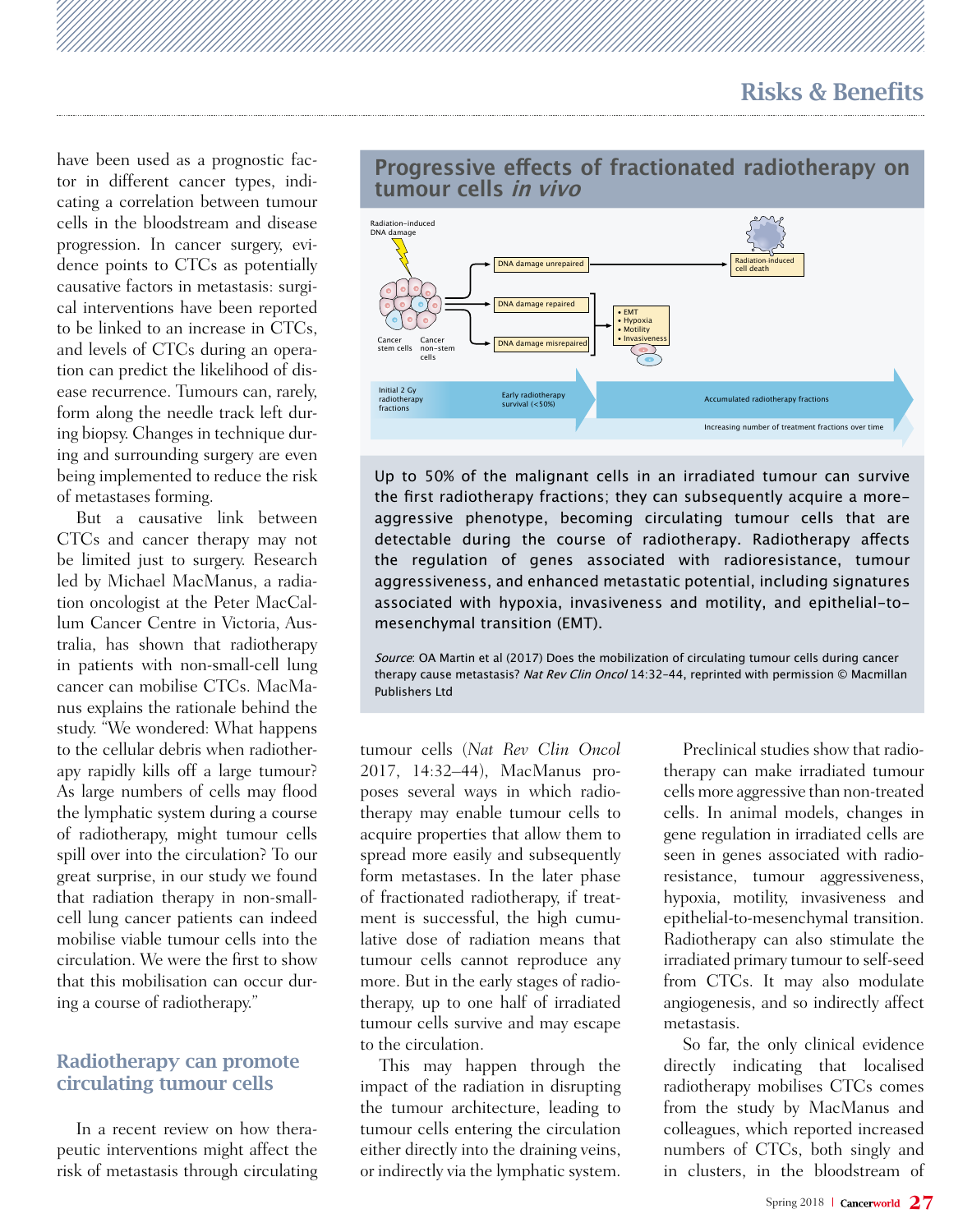# **Mitigating metastatic risk**



Neutrophil extracellular traps (NETs) like this one, can trap circulating tumour cells, offering a foothold in the blood vessel barrier. The use of deoxyribonuclease after tumour surgery has been proposed as a way to mitigate the risk this could pose for metastatic spread. Source: ©Stephen Hearn, CSHL/Egelbad Lab

patients with non-small-cell lung cancer early in the course of radiotherapy. These mobilised CTCs were better able to grow in culture, a characteristic that can be associated with worse patient outcomes. However, there is no evidence for a direct link between radiotherapy-induced CTCs and a worse patient prognosis.

#### Surgery and inflammation as factors for metastasis

While the potential for radiotherapy to mobilise viable tumour cells into the circulation came as a surprise to MacManus and colleagues, evidence for a similar phenomenon occurring in relation to surgical treatment has been known about for some time. In animal models, experiments show that removing a tumour is followed by accelerated tumour growth, both at the local tumour site and at

distant sites. Clinical evidence that surgery can increase both the establishment of new metastases and the growth of micrometastases is mounting. "Surgeons are aware of potential links between surgical procedures and metastasis," says MacManus, "and are implementing changes to operating techniques to make metastasis less likely."

Understanding more about the mechanisms that could link cancer surgery with CTCs and metastasis is a special interest of Allan Tsung, a surgical oncologist at the University of Pittsburgh School of Medicine, who co-authored a recent review on cancer surgery as a trigger for metastasis (*Cancer Res* 2017, 77: 1548– 52). "The inflammatory response to surgery may play an important role in enhancing the risk of tumour recurrence," argues Tsung, adding that "patients with bigger operations and those who suffer from complications

and infections, have, stage-by-stage, a worse prognosis."

In their review, Tsung et al. point to studies showing that manipulation and handling of the tumour during surgery can lead to a release of tumour cells into the circulation, and that the level of CTCs before and during an operation is a strong predictor of whether disease recurs. Inflammation and trauma, they argue, may provide an ideal environment both for capturing CTCs and promoting their growth. This point is also highlighted by MacManus et al., who describe how, after surgery, the surgical bed contains not only tumour cells, but also blood, extracellular fluid, inflammatory cells and cytokines, and suggest that this may promote the entry of CTCs into lymphatic vessels and the peripheral circulation (*Nat Rev Clin Oncol* 2017, 14:32–44).

The cascade of inflammation even has the potential to capture cancer cells and promote their growth, argue Tsung and colleagues in their paper, pointing in particular to the role played by neutrophil extracellular traps (NETs) – extrusions of DNA coated with pro-inflammatory proteins that are spewed out by neutrophils in injured tissues.

After surgery, the number of neutrophils and NETs in the blood increases. NETs can capture bacteria and promote their killing, but they have also been shown to trap CTCs, says Tsung. "Through NETs, the circulating tumour cell gets a foothold in the blood vessel barrier, allowing its invasion." In their review paper, Tsung et al. highlight a study showing that, in patients whose colorectal metastases to the liver have been surgically removed, the greater the evidence of NETs forming in the serum, the higher the risk of disease recurrence. Inflammation may also play a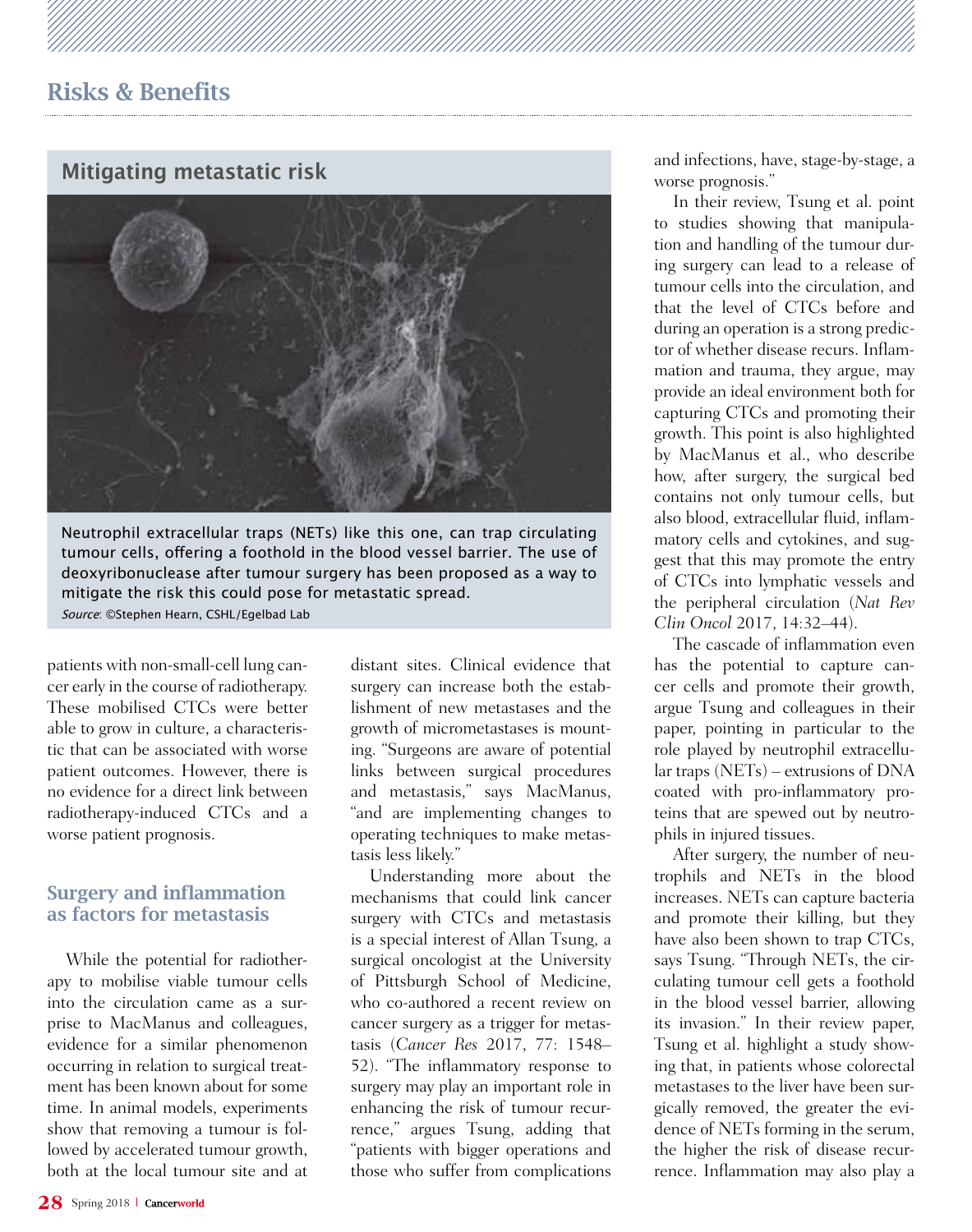role in the growth of micrometastases, Tsung believes. "Inflammation after surgery may augment occult disease, so that initially dormant tumour cells grow after surgery," he says.

#### Radiofrequency ablation and CTCs

A group of researchers from the departments of thoracic radiology and thoracic surgery at the Harefield Hospital in London report that the use of radiofrequency ablation can also lead to an immediate increase in CTCs (*Anticancer Res* 2015, 35:2823–6). Radiofrequency ablation, which uses heat generated by an electrical current to kill cancer cells, is increasingly used as an alternative to surgery in patients with surgically unresectable lung tumours. The study, by Dimple Chudasama and colleagues, measured CTCs in blood samples taken before and immediately after treatment with radiofrequency ablation in a series of nine patients. They report a general increase in CTCs in seven of the nine, noting that the largest increases were found among patients with metastatic disease, and they call for further studies to investigate the implications.

#### What about systemic therapies?

Clinical evidence linking systemic anti-tumour therapies with a potential for inducing metastases is lacking. However, preclinical evidence does suggest such a link could be worth investigating, in particular as part of efforts to understand why some systemic cancer treatments do not lead to the results expected.

Anti-angiogenic therapies are a case in point. This class of therapy aims to block the growth of blood vessels the tumour needs in order to survive, but its impact in patients has not lived up to the hopes and expectations initially held by many in the oncology community. John Ebos, Assistant Professor of Oncology at Roswell Park Cancer Institute, thinks that unintended effects of this class of treatment, including inducing metastases, may be part of the explanation. "Based on initial preclinical studies, it is somewhat surprising that the treatment response with antiangiogenic agents is so limited in patients," he comments. "However, further studies in mice have generated some provocative hypotheses, and based on these further studies, this limited response is not necessarily unexpected."

"Although inhibition of angiogenesis reduces the growth of the primary tumour, it can also promote invasion and metastasis"

Two such preclinical studies, including one led by Ebos, have shown that, although inhibition of angiogenesis reduces the growth of the primary tumour, it can also promote invasion and metastasis by inducing a hypoxic environment in the residual tumour mass. In the wake of these studies members of the board of the Metastasis Research Society wrote an open letter to the (US) FDA and other regulatory agencies, calling for preclinical drug development to consider a cancer drug's impact on metastasis (*Clin* 

*Cancer Res* 2009, 15:4529).

Other systemic therapies shown to promote metastasis in preclinical models include the BRAF inhibitor vemurafenib and cytotoxic chemotherapy agents such as cyclophosphamide. Animal models have clear limitations, however. The apparent pro-metastatic effects of some antiangiogenic treatments in experimental systems are controversial, and probably depend on variables such as dose, the tumour system and the specific inhibitors used.

As MacManus points out, "These are very artificial models, and we do not know how to extrapolate to humans." Ebos argues, however, that these models do have a value in studying the mechanisms of treatmentinduced metastasis. "We need to make preclinical models relevant to patients. Studies in mice have uncovered biological phenomena, such as treatment-induced metastasis, that are otherwise very difficult to observe in humans."

## Clinical implications

If disturbing a tumour and its environment – particularly through surgery and radiotherapy – might, under some circumstances, promote metastasis, what impact if any should this have on clinical decision making? Does it tip the scales of benefits and risks that guide if, when and how to intervene?

Probably not, according to the current consensus. All interviewed experts agree that current standard of care therapies remain the best way to treat cancer. "This is not a reason to be worried. Cancer treatments allow many patients who would otherwise die from progressive disease to be cured," MacManus emphasises. "It